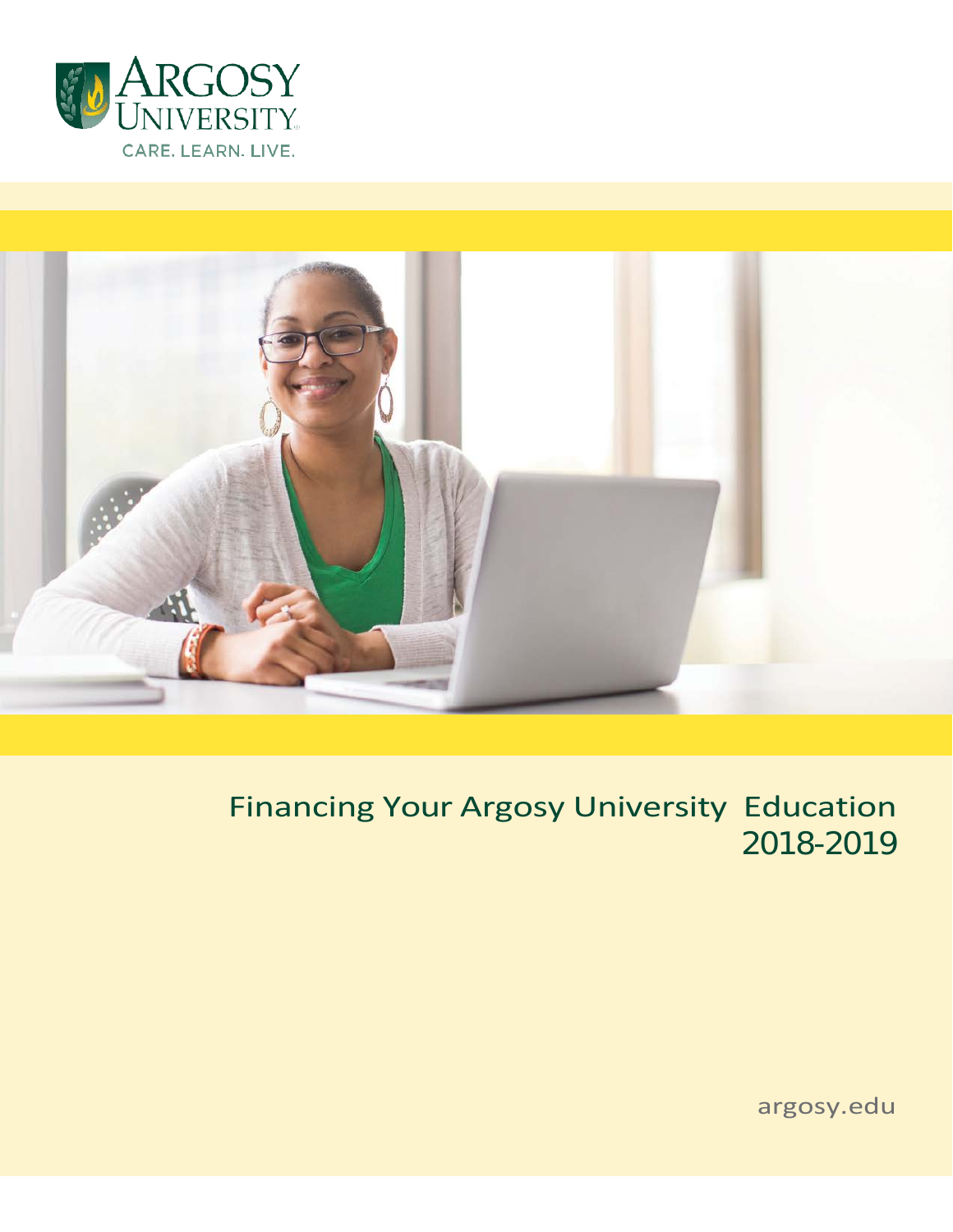# Applying for Financial Aid

Financial Aid is available to those who qualify. This guide has been designed to assist you in applying for financial aid for the 2018–2019 award year, which includes the following terms: Summer 2018, Fall 2018, and Spring 2019. Before completing your financial aid application, please continue to read through this guide. It has been written to address most of the questions students have about the financial aid process.

# Making Your Education Affordable

We are pleased you have chosen to pursue your education at Argosy University. A college education is often one of the largest investments an individual will make.

Argosy University offers a number of financing options to help make your education affordable. Our campus staff is dedicated to helping you achieve your educational goals and will do everything we can to assist you along the way.

The key to successfully financing your education is planning. Establishing a budget to determine your direct and indirect educational costs for the academic year is extremely helpful. Direct costs are tuition, fees, books and supplies. Indirect costs are living expenses, transportation and personal expenses. Housing expenses may be considered a direct or indirect cost, depending on your living arrangements.

Next, determine the resources you have available to assist you in meeting your educational expenses. For example, your earningsfromemploymentorsavingsmayhelpoffsetsomeofthecosts.Ifyou'llbeinneedofadditionalresources,apply for financial aid at least two months before the start of the term, or as soon as you are accepted. You can apply for aid online by filing out the Free Application for Federal Student Aid (FAFSA) at [www.fafsa.ed.gov](http://www.fafsa.ed.gov/) .

# Are You Eligible for Financial Aid?

Here are the general eligibility requirements for federal financial aid. Students must:

- 1. Be a U.S. citizen, U.S. national, or eligible non-citizen;
- 2. Have a valid Social Security Number;
- 3. Have a high school diploma, or a General Educational Development (GED) certificate;
- 4. If male, be registered with the Selective Service;
- 5. Be enrolled at least half-time in an eligible degree program at a school participating in federal financial aid programs (for most aid programs);
- 6. Demonstrate financial need (except for some loan programs);
- 7. Make satisfactory academic progress, as determined by the campus;
- 8. Sign a statement on the FAFSA certifying federal student aid will be used only for educational purposes;
- 9. Not owe a refund on a federal student grant;
- 10. Not be in default on a federal student loan;
- 11. Not have borrowed in excess of the maximum allowed for federal loans;
- 12. Not have been convicted of certain drug offenses.

To help you understand this guide, please see "Important Terms" on page 9.

## **Financial Aid Priority Application Dates**

| Summer 2018 <b>Supering the March 1, 2018</b> |
|-----------------------------------------------|
|                                               |
| Spring 2019. November 1, 2018.                |
|                                               |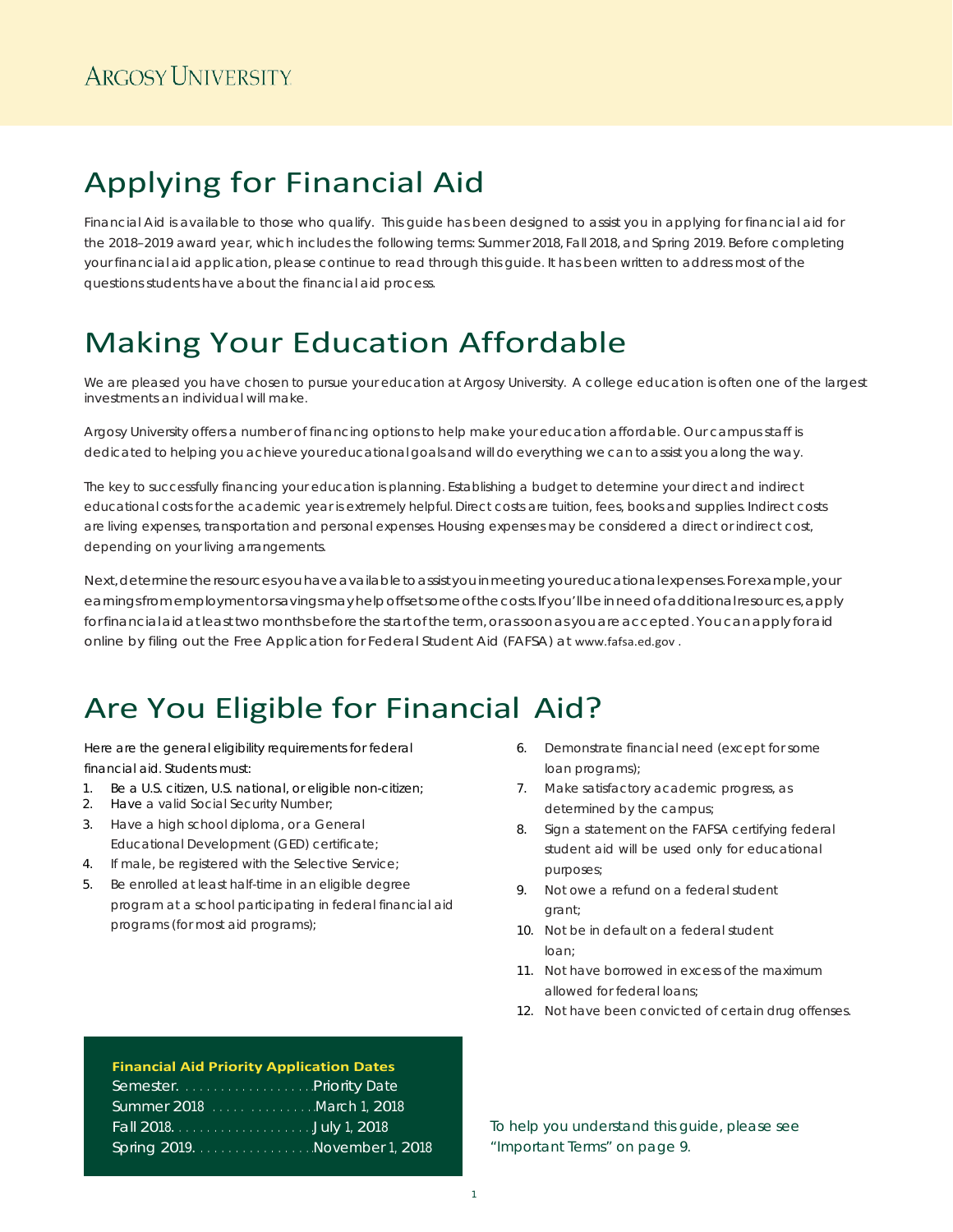# Steps in Applying for Financial Aid

Please note: All students must complete a FAFSA each year in order to receive federal financial aid at Argosy University.

 1. Obtain an FSA ID from the U.S. Department of Education. Use your FSA ID when completing your FAFSA on the Web.

If you do not have an FSA ID, you can request one when completing your FAFSA at [www.fafsa.ed.gov.](http://www.fafsa.ed.gov/)

Parents of dependent students will also need to create an FSA ID.

2. Complete your FAFSA online using FAFSA on the web located at www.fafsa.ed.gov

It takes approximately one week to process your FAFSA on the Web. The University will then receive an Institutional Student Information Report (ISIR) that contains your FAFSA information.

The FAFSA is used to collect personal and financial information. This information is used to calculate your need and determine your eligibility for financial aid.

You are required to submit this application to be considered for federal aid and for most state-funded aid. If you are an undergraduate, your eligibility for a Federal Pell Grant must be determined before you can be considered for a Federal Direct Loan. The FAFSA is used for that too.

You will need your 2016 1040 tax return and maybe your parents' as well, but only if you are considered to be a dependent student for purposes of federal financial aid. If eligible, and if you have already filed your taxes, you are encouraged to take advantage of the IRS Data Retrieval System when filing your FAFSA online.

> School Code for use with the FAFSA: Argosy University All locations—021799

Within four to six weeks (sooner if you use FAFSA on the Web), the Department of Education will send you a Student Aid Report (SAR). It will include your Expected Family Contribution and notify you of your eligibility for a Federal Pell Grant. (If you areeligible, the University will tell you the amount). Read all comments carefully.

If you are an undergraduate, dependent student your parent will need to complete information on the FAFSA.

Some students will need to provide additional information. Review Requested or Missing Documentation on the Student Portal and your SAR.

3. If you are using Federal Financial Aid for the first time, you must complete a loan entrance interview and the student loan application (Master Promissory Note).

> You can complete the application online at the U.S. Department of Education's Direct Loan website at [www.studentloans.gov.](http://www.studentloans.gov/)

4. The Office of Student Finance will use your ISIR to construct your financial aid package. This package will be explained in the Award Letter which will be posted on your Student Portal.

> The Federal Direct Subsidized and Unsubsidized Loans may be included as part of your Financial Aid Package.

The Award Letter will estimate the types and amount of financial aid for which you are determined eligible.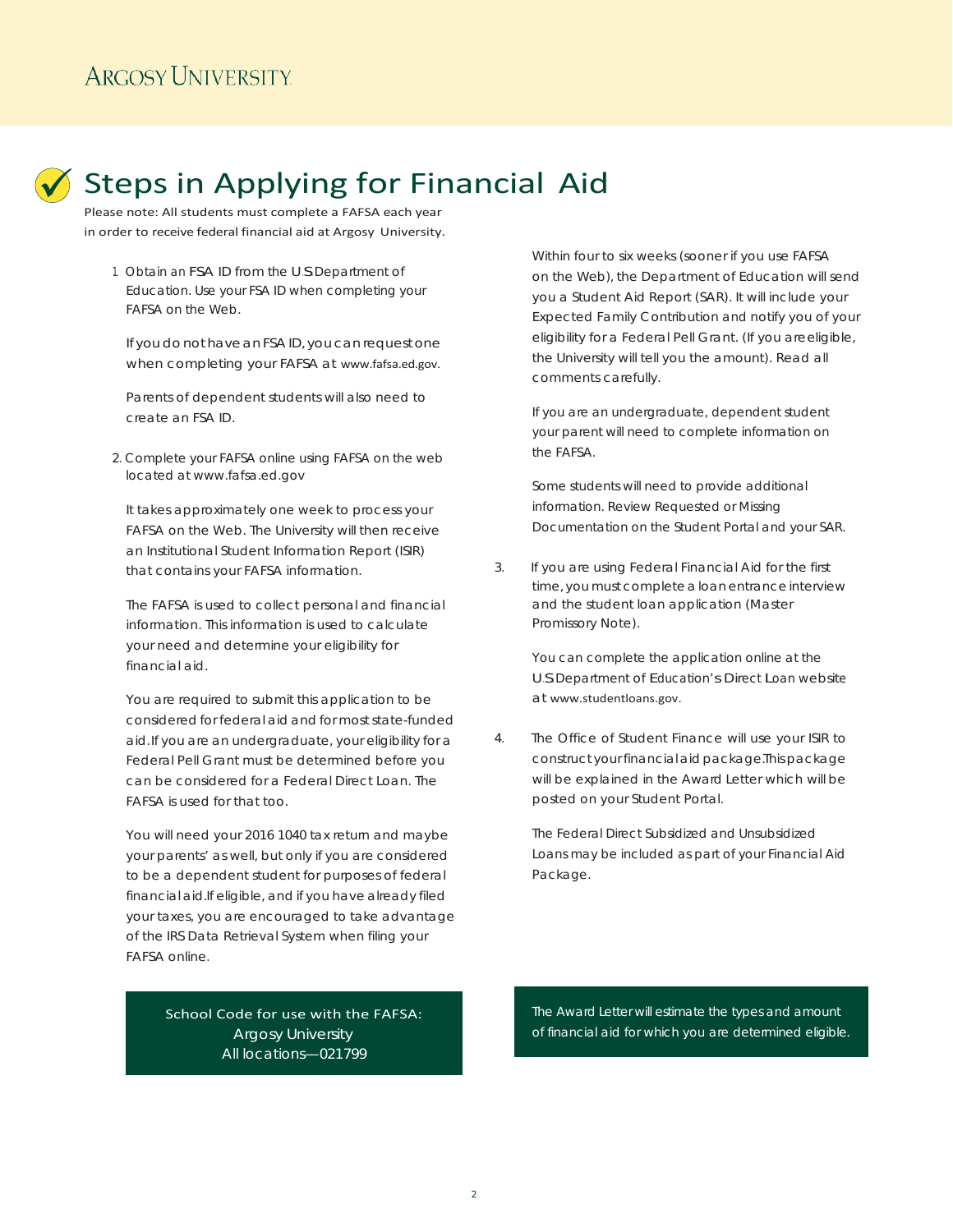# How is Financial Need Determined?

Each college determines its own cost of attendance. To meet this cost, the school looks to students (and to parents of dependent students) to make an Expected Family Contribution (EFC). Your EFC normally remains the same, regardless of the school you attend.

The EFC is subtracted from the cost of attendance. The difference is your financial need, which is the amount of aid you are eligible to receive. Financial aid is available to those who qualify.

Your school's financial aid counselor or officer puts together your financial aid package, which may include grants, loans, work-study, etc. This package is based on your EFC. Federal regulations permit us to utilize "professional judgments," in the event of unique circumstances that would impact your financial need. These circumstances should be discussed with the Student Financial Services Department for consideration. The financial aid counselor or officer may adjust your need analysis to reflect the exceptional circumstances with the appropriate documentation.

# How Much Aid Can You Expect to Receive?

The Cost of Attendance budget, also referred to as the cost of education, is established by each institution. It is an estimate of the total amount of money it will cost a student to attend college in a particular year. It is determined using rules established by the U.S. Department of Education. The Cost of Attendance budget includes tuition and fees, books and supplies, loan fees, an allowance for food, housing and transportation, as well as miscellaneous or personal expenses.

Costs unrelated to the completion of a student's course of study are not included in the student's cost of attendance. Examples of expenses not considered are car payments, credit card bills, cell phone bills, etc.

The Cost of Attendance determines the maximum amount of aid a student can receive for a particular period of enrollment. Since federal aid is limited, many students do not qualify for enough federal aid to cover the cost of attendance;suchstudentscantakeoutprivate(alsocalled alternative) loans if they need additional funding. Argosy University offers payment arrangements, each with varying terms. Contact your financial aid officer for more information and to discuss what plan may be the best fit for you.

Cost of Attendance figures vary. They depend on the student's program of study and the length of the period of enrollment. For example, students attending summer, fall and spring terms will have a larger cost of attendance budget than students attending only the fall and spring terms. Please refer to the Student Consumer Information Guide for the current cost of attendance worksheet.

## Resources

Students may receive additional resources to assist them with their educational expenses. These resources include, but are not limited to: tuition reimbursement from an employer, veteran's benefits, scholarships, teaching assistantships, fellowships, or vocational rehabilitation. It is important to note that students cannot receive aid (including resources) in excess of their cost of attendance budget.

| Cost of attendance budget*     | \$25,000     |
|--------------------------------|--------------|
| Less Direct Loans              | $-$10,500$   |
| Less private scholarship       | $-$ \$ 5.000 |
| Eligibility for additional aid | \$9,500      |

*\*Cost of attendance budget is an example budget only.*

*Direct loan amount example is for an independent second year student. Your loan amount maybe different depending on your dependency status, grade level, and prior borrowing amounts.*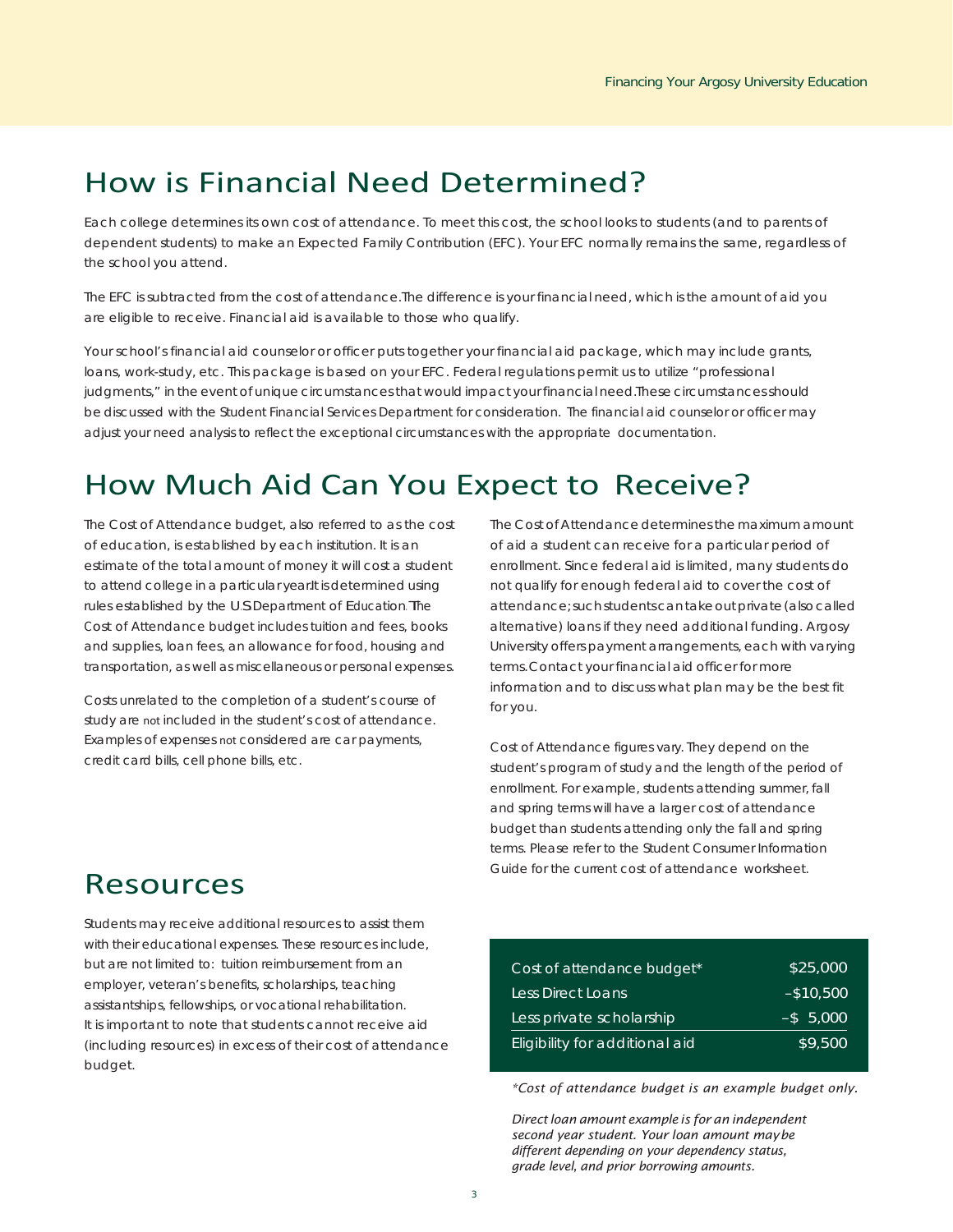# Can Students Borrow as Much as They Want from Student Loans?

The answer is "No." The amount of loan money students can borrow is limited. In order to determine how much loan money you can borrow, the first step is to determine your dependency status. To determine dependency status see the FAFSA. Graduate students are always considered to be Independent.

The second step is to determine your grade level. The Federal Direct loan program is limited to the amounts listed in the chart below:

| Year                                                                                                    | Dependent Undergraduate<br><b>Student (except students)</b><br>whose parents are unable<br>to obtain PLUS Loans) | Independent Undergraduate<br>Student (and dependent<br>students whose parents are<br>unable to obtain PLUS Loans) | <b>Graduate and Professional</b><br><b>Degree Student</b>                                                                                                                    |
|---------------------------------------------------------------------------------------------------------|------------------------------------------------------------------------------------------------------------------|-------------------------------------------------------------------------------------------------------------------|------------------------------------------------------------------------------------------------------------------------------------------------------------------------------|
| <b>First Year</b>                                                                                       | $$5,500$ - No more than<br>\$3,500 of this amount may<br>be in subsidized loans.                                 | $$9,500$ - No more than<br>\$3,500 of this amount may<br>be in subsidized loans.                                  | $$20,500$ - As of July 1, 2012,<br>subsidized loans are no longer<br>available to graduate and<br>professional degree students.                                              |
| Second Year                                                                                             | \$6,500-No more than<br>\$4,500 of this amount may<br>be in subsidized loans.                                    | $$10,500$ - No more than<br>\$4,500 of this amount may<br>be in subsidized loans.                                 |                                                                                                                                                                              |
| <b>Third Year</b><br>and Beyond<br>(each year)                                                          | $$7,500$ - No more than<br>\$5,500 of this amount may<br>be in subsidized loans.                                 | $$12,500$ - No more than<br>\$5,500 of this amount may<br>be in subsidized loans.                                 |                                                                                                                                                                              |
| Maximum<br><b>Total Debt from</b><br>Direct Loans<br>when you<br>graduate<br>(aggregate loan<br>limits) | $$31,000$ - No more than<br>\$23,000 of this amount may<br>be in subsidized loans.                               | $$57,500$ - No more than<br>\$23,000 of this amount may<br>be in subsidized loans.                                | $$138,500$ - No more than<br>\$65,500 of this amount may<br>be in subsidized loans. The<br>graduate debt limit includes<br>Direct Loans received for<br>undergraduate study. |

Note: These annual loan limit amounts are the maximum amounts you can borrow in both subsidized and unsubsidized loans in an academic year. You may have one loan or a combination of both. Because you cannot borrow more than your cost of attendance minus any other financial aid you'll get, you may receive less than the annual maximum amounts.

The maximum annual and total loan limits include any Direct Loans you may have received under the FFEL Program.

Graduate and professional students enrolled in certain health profession programs may receive additional unsubsidized Direct Loan amounts each academic year beyond those shown above. For these students, there is also an increased aggregate loan limit of \$224,000 (maximum \$65,500 subsidized).

# What Types of Financial Aid are Available?

Grants and Scholarships Federal Grants do not haveto be repaid by eligible students who remain in school. Students might have to pay back all or part of a Federal Grantifhe/ she withdrawsfromschoolbeforefinishingan enrollment period (forexample, a semester). Fundsare providedby a variety of government, civic organizations, professional groups, as well as by schools. Scholarships are based on academic excellence, personal skills, family affiliations, athletic ability, etc.

Federal Pell Grant This is the basic federal grant program for undergraduate students. Eligibility for the Pell Grant is based on financial need. Need is determined by the data submitted on your Free Application for Federal Student Aid (FAFSA). Grants for 2018–2019 for full-time, eligible students may be available up to \$6,095 per academic year. Part-time students who are eligible for grants may receive smaller amounts. Please contact Student Financial Services for current Pell Grant ranges and to discuss your eligibility.As of July 1, 2012, Pell Grants are limited to six years of lifetime eligibility. Toconfirm your current status, please check your National Student Loan Data System (NSLDS) information.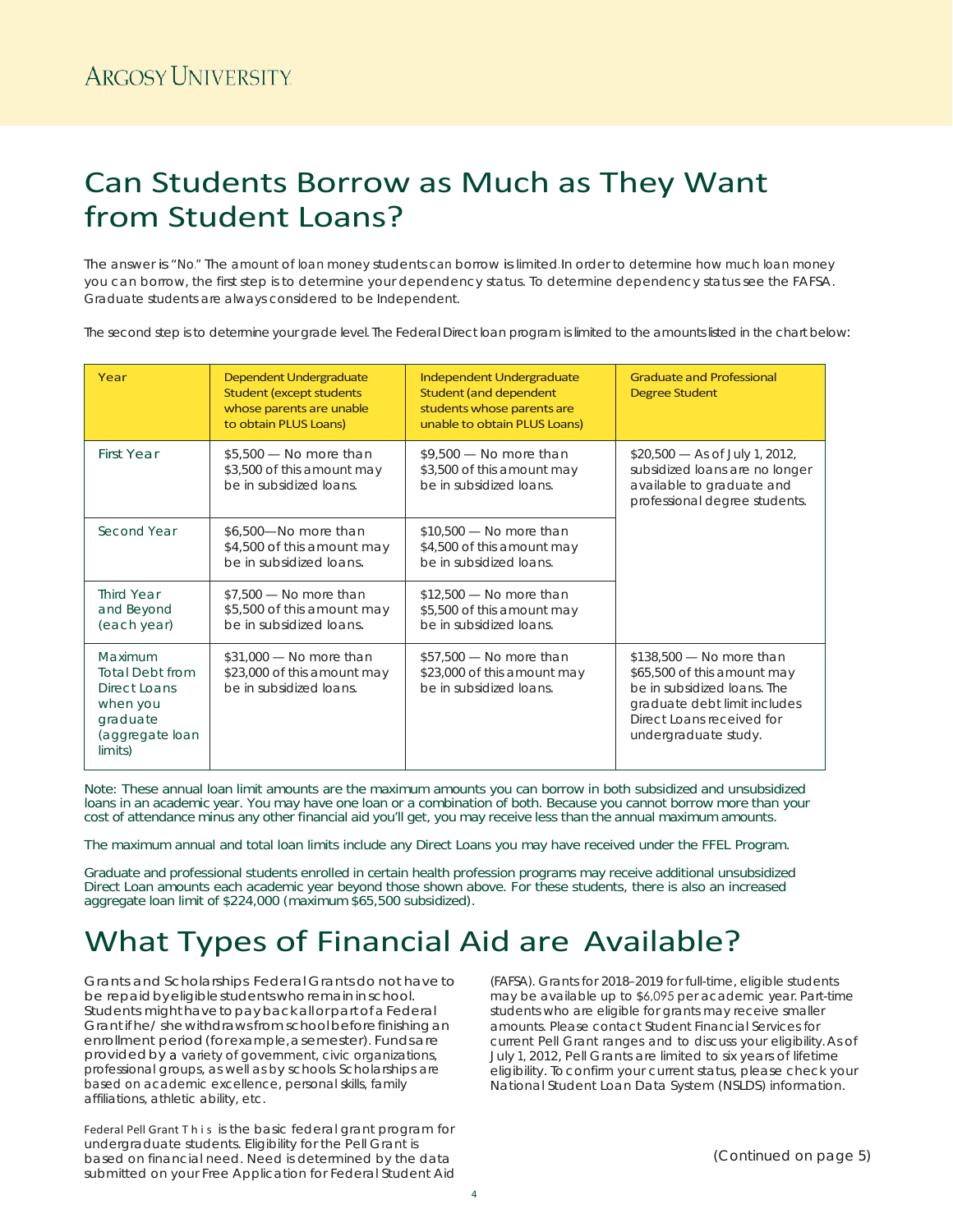How payments are made If we have a valid ISIR for you, we can receive your Pell Grant funds directly from the federal government. The credit is automatic as long as your financial paperwork is complete each year, you remain eligible for aid, and you officially register for classes each term.

Federal Supplemental Educational Opportunity Grant (FSEOG) Fundsfromthisfederalprogramareextremelylimited,so it is important to apply as early as possible Awards for undergraduate students may vary depending on availability of funds. Awards are based on need and, as with Federal Pell Grants, they are determined from the need analysis of your FAFSA form. Awards are given to students with the lowest EFC according to their FAFSA application. Average awards to eligible full time students are between \$250-\$750 per semester.

How payments are made If we have a valid ISIR for you, we can receive your FSEOG funds directly from the federal government. The credit is automatic as long as your financial paperwork is complete each year, you remain eligible for aid, and you officially register for classes each term.

Federal Work-Study Eligibility for this program is based on need as determined by results of the FAFSA, and funds are limited Jobs are offered to undergraduate and graduate students. They pay at least the federal or state minimum hourly wage, and sometimes more for skilled or difficult work. The total hours worked is based on how much money you are awarded in this program. Most students work 10 to 20 hours each week. Earnings from the Federal Work-Study Program are not counted as income when a student applies for aid the following year. Jobs can be on campus or off-campus in community service.

Federal Subsidized Direct Loan The interest rate on subsidized Direct Loans is determined each year on July 1. It is determined by the Treasury bill rate as of June 1 combined with an additional add-on rate. Once established for that year, the loan maintains a fixed interest rate for the life of the loan. Please contact the Student Financial Services office for the current rate. Interest is subsidized while the student is enrolled at least half time and during the six month grace period. Payments on the principal may be deferred until you dropbelow half-time status. These loans are administered by the Department of Education, but your school must certify your eligibility for the amount you borrow. You will need to complete a Direct Loan Master Promissory Note (MPN). As of July 1, 2013, once a student has received subsidized loans for 150% of the published time of their academic program the student may not receive any additional subsidized loans. All remaining loan eligibility will be for unsubsidized loans.

Federal Unsubsidized Direct Loan Eligibility is not based on need,sotheloanisavailableregardlessofyourown income or your family's income. The amount you borrow must be certified by your school. The interest rate on unsubsidized Direct Loansisdeterminedeach yearon July 1. It is determined by the Treasury bill rate as of June 1 combinedwithanadditionaladd-onrate. Onceestablished for that year, the loan maintains a fixed interest rate for the life of the loan. Please contact the Student Financial Services office for the current rate. Interest is not subsidized while you are in school.

You do not have to make payments while you are in school, but you are responsible for the interest that accrues on your loan during that time. You may pay the interest if you can afford it. Unpaid accrued interest will be capitalized (added to your loan amount) at repayment. You will then pay interest on a higher loan amount.

These loans are administered by The U.S. Department of Education through the Direct Loan program. You will need to complete a Master Promissory Note (MPN).

An origination fee is deducted from the amount borrowed for both Subsidized and Unsubsidized Federal Direct Student Loans. Maximum loan amounts may be reduced for loan periods less than an academic year and if the student has previous loans. Please contact Student Financial Services for the most current amounts.

How payments are made for Federal Subsidized and Unsubsidized Direct Loans Federal Loans are sent directly to the school. The loan funds are usually automaticallycreditedtoyourtuitionaccount. Please contact Student Financial Services for details. If your loan funds have not been received when you start class, we will defer payment for that portion of your school chargesuntilthefundsarereceived,aslongasallofthe paperwork has been completed First time students will have their first loan disbursement delayed 30 days.

Federal Parent PLUS Loan Eligibility is not need based, but the amount borrowed must be certified by your school. This loan is for parents of dependent students. The parents must have a good credit history. The interest rate on the Parent PLUS Loan is determined each year on July 1. It is determined by the Treasury bill rate as of June 1 combined with an additional add-on rate. Once established for that year, the loan maintains a fixed interest rate for the life of the loan. Please contact the Student Financial Services office for the current rate. The interest on this loan is not subsidized.

Monthly payments on the principal and interest must begin within 60 days of full disbursement. There is no deferment of principal or interest unless the parent also happens tobe a student attending school at least half time. These loans are administered by the U.S. Department of Education through the Direct Loan program.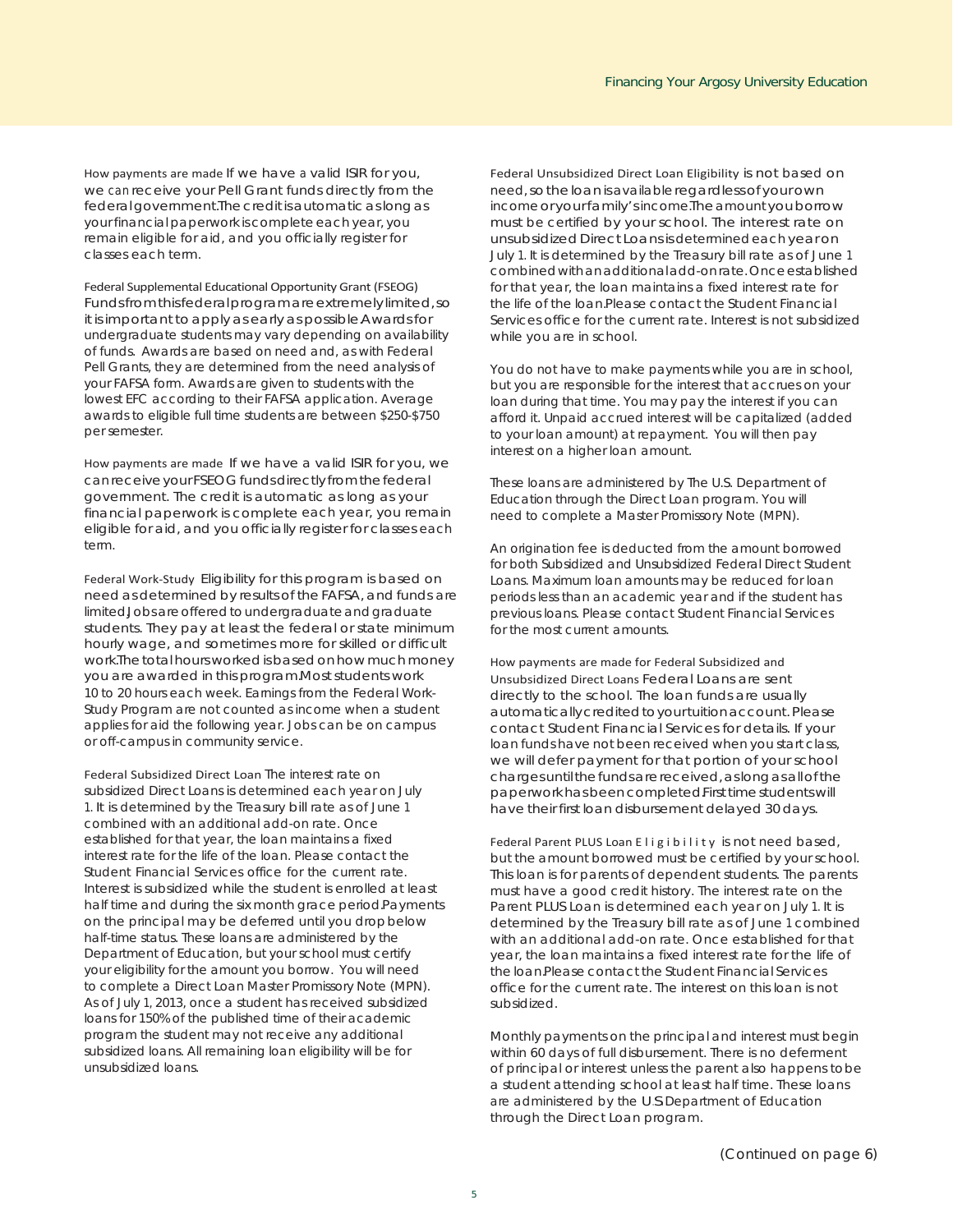## **ARGOSY UNIVERSITY**

A parent may borrow an amount equal to the difference between a student's educational costs and the total amount of other financial aid a student receives for eachacademic year. Anoriginationfeewillbededucted proportionately each time a loan disbursement is made.

How payments are made for the Parent Plus loans The U.S. Department of Education electronically transmits loan funds to the school. The loan proceeds will automatically be transferred to the student's account, provided all paperwork has been accurately completed and submitted on time. See your Student Financial Aid Officer for more details.

Federal Grad PLUS Loan Eligibility is not need based, but the amount borrowed must be certified by your school. This loan is for graduate students. The student must have a good credit history. The interest rate on the Federal Grad PLUS Loan is determined each year on July 1. It is determined by the Treasury bill rate as of June 1 combined with an additional add-on rate. Once established for that year, the loan maintains a fixed interest rate for the life of the loan. Please contact the Student Financial Services office for the current rate. The interest on this loan is not subsidized.

**Borrowing limits:** Parents or graduate students may borrow up to the full cost of attendance minus any financial aid the student receives.

Additional Federal Unsubsidized Loan for Health Professions Full-time students pursuing a Doctoral Degree in Clinical Psychologyatoneofthecampuseslistedmayqualifyfor the additional unsubsidized Direct Loan up to \$12,500 per academic year. The interest rate and repayment terms are the same as the Federal Unsubsidized Direct Loan.

Eligible campuses include Atlanta, Chicago, Hawaii, Orange County, Phoenix, San Francisco, Schaumburg, Tampa, Twin Cities, and Northern Virginia.

Federal Aid Resolutions The Federal Student Aid Ombudsman Group of the U.S. Department of Education is dedicated to helping resolve disputes related to Direct Loans, Federal Family Education Loan (FFEL) Program Loans, Guaranteed Student Loans, and Perkins Loans. The Ombudsman Group is a neutral, informal, and confidential resource to help resolve disputes about your federalstudent loans. You can contact the Ombudsman at: 877-557-2575 or 202-275-0549

U.S. Department of Education FSA Ombudsman Group, 830 First Street, N. E., Mail Stop 5144 Washington, D.C . 20202- 5144 or online at [http://studentaid.g](http://studentaid/)ov/repayloans/disputes/prepare

State Aid Programs Many states offer student financial assistance to undergraduate residents with financial need, and some also give awards based on merit or achievement. Argosy University currently participates in grant programs in these states: Arizona, Florida, Georgia, Minnesota and California. Checkwithyourschool'sStudent Financial Services office for additional information.

Argosy University Scholarships and Grants There are a number of institutional scholarships and grants available for students who meet certain criteria. Many of the scholarships are intended to reduce overall indebtedness of the student and may be used to reduce outstanding balances and/or loan amounts. Please contact the Student Financial Services or Admissions Office for more information. Due to eligibility requirements, students may not be eligible for multiple Argosy Scholarships and/or grants at one time. Additional Scholarship and Grant opportunities are listed here: https://argosy.edu/affordability/scholarships.

## *Financial aid is available to those who qualify.*

*Important: Please note that any or all federal financial aid programs may be modified or eliminated at any time at the discretion of the U.S. Congress. Please contact your Financial Aid Office for more information.*

## Minimizing Your Educational Expenses

Establishing and abiding by a budget is essential for almost everyone, but particularly for students. Students should focus on ways to minimize expenses while they are in school. Finding a roommate to share housing expenses can result in significant savings. Car payments can add stress to an already tight budget so use public transportation when possible. Credit cards should be used only in emergency situations.

Above all, borrow only what you need and not necessarily the maximum loan amounts for which you are eligible. Student loans can add up quickly resulting in high payments over an extended period of time.

(See the repayment chart to give you an idea of your monthly loan payment after graduation.) Being frugal while in school can go a long way toward ensuring your future financial stability.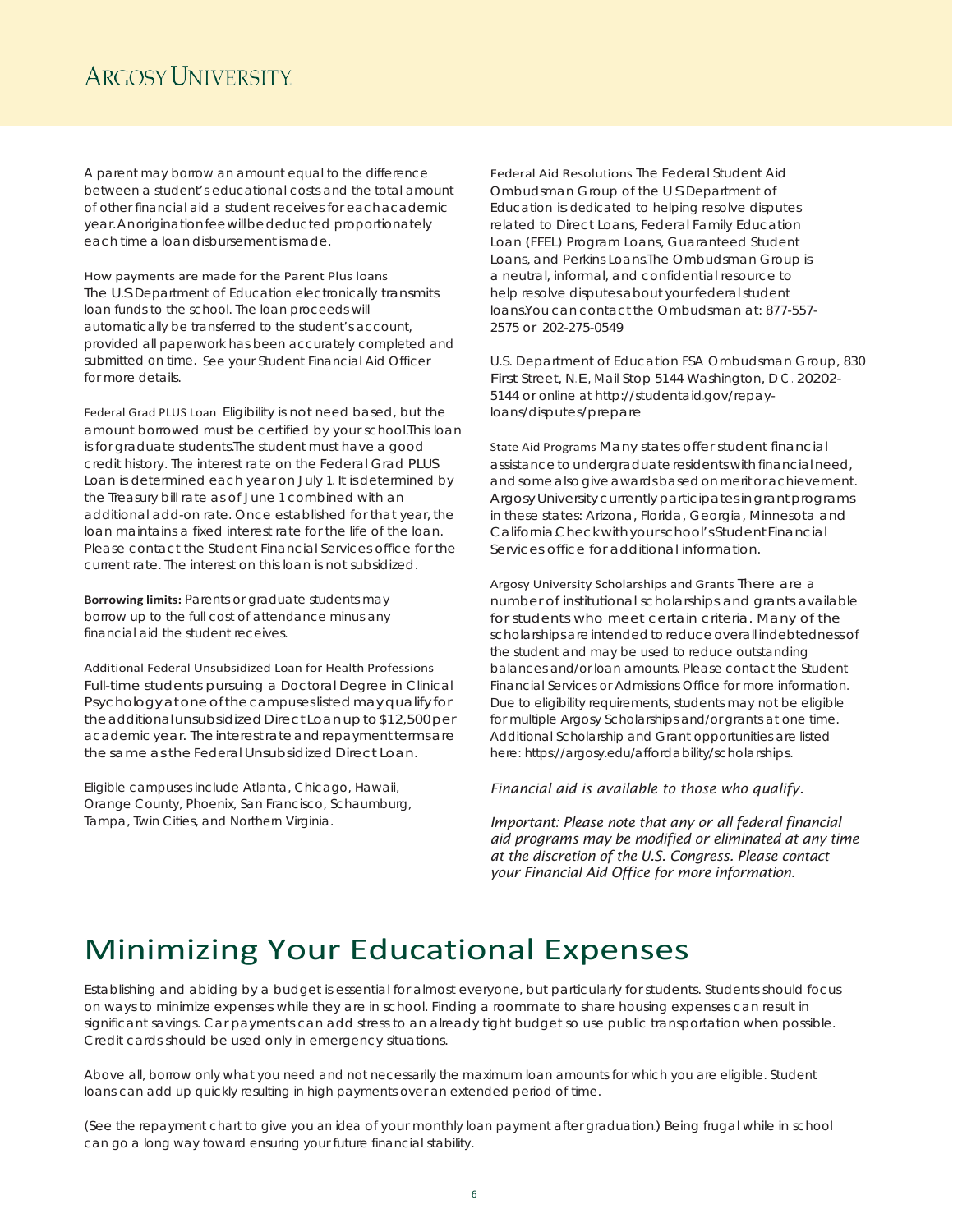## Sample Payment Amounts

**Undergraduate Loan Debt\* of \$30,000 in Direct Unsubsidized Loans and Starting Income of \$25,000**

| <b>Repayment</b><br>Plan                 | <b>Initial</b><br><b>Payment</b> | <b>Final</b><br><b>Payment</b> | <b>Time In</b><br><b>Repayment</b> | <b>Total</b><br>Paid | Loan<br><b>Forgiveness</b> |
|------------------------------------------|----------------------------------|--------------------------------|------------------------------------|----------------------|----------------------------|
| Standard                                 | \$333                            | \$333                          | 10 Years                           | \$39,967             | N/A                        |
| Graduated                                | \$190                            | \$571                          | 10 Years                           | \$42,636             | N/A                        |
| Extended-<br>Fixed                       | Ineligible                       | N/A                            | N/A                                | N/A                  | N/A                        |
| Fxtended-<br>Graduated                   | Ineligible                       | N/A                            | N/A                                | N/A                  | N/A                        |
| <b>REPAYE</b>                            | \$58                             | \$406                          | 25 Years                           | \$58,431             | \$9,363                    |
| <b>PAYE &amp; IBR</b><br>(new borrowers) | \$58                             | \$290                          | 20 Years                           | \$36,997             | \$28,987                   |
| IBR (not new<br>borrowers)               | \$86                             | \$333                          | 22 Years,<br>5 Months              | \$62,077             | \$0                        |
| ICR                                      | \$195                            | \$251                          | 19 Years,<br>9 Months              | \$52,638             | \$0                        |

**Combined Undergraduate & Graduate Loan Debt\* of \$60,000 in Direct Unsubsidized Loans and Starting Income of \$40,000**

| <b>Repayment</b><br>Plan                 | <b>Initial</b><br><b>Payment</b> | <b>Final</b><br><b>Payment</b> | <b>Repayment</b><br><b>Period</b> | <b>Total</b><br>Paid | Loan<br><b>Forgiveness</b> |
|------------------------------------------|----------------------------------|--------------------------------|-----------------------------------|----------------------|----------------------------|
| Standard                                 | \$666                            | \$666                          | 10 Years                          | \$79,935             | N/A                        |
| Graduated                                | \$381                            | \$1,143                        | 10 Years                          | \$85,272             | N/A                        |
| Extended-<br>Fixed                       | \$387                            | \$387                          | 25 Years                          | \$115,974            | N/A                        |
| Extended-<br>Graduated                   | \$300                            | \$582                          | 25 Years                          | \$126,173            | N/A                        |
| <b>REPAYE</b>                            | \$183                            | \$809                          | 25 Years                          | \$130,021            | \$2,100                    |
| <b>PAYE &amp; IBR</b><br>(new borrowers) | \$183                            | \$606                          | 20 Years                          | \$86,596             | \$43,263                   |
| IBR (not new<br>borrowers)               | \$274                            | \$666                          | 18 Years,<br>6 Months             | \$108,891            | \$0                        |
| ICR                                      | \$466                            | \$586                          | 13 Years,<br>11 Months            | \$89,915             | \$0                        |

\*Loan debt does not include any consolidation loans.

These tables provide repayment estimates under the traditional and income-driven repayment plans. These figures are estimates based on an interest rate of 6%, the average Direct Loan interest rate for undergraduate and graduate borrowers. The figures also assume a family size of 1, that you live in the continental U.S. and that your income increases 5% each year. Various factors, including your interest rate, your loan debt, your income, and if and how quickly your income rises, may cause your repayment to differ from the estimates shown in these tables. These figures use the 2016 Poverty Guidelines issued by the U.S. Department of Health and Human Services and Income Percentage Factors issued by The U.S. Department of Education.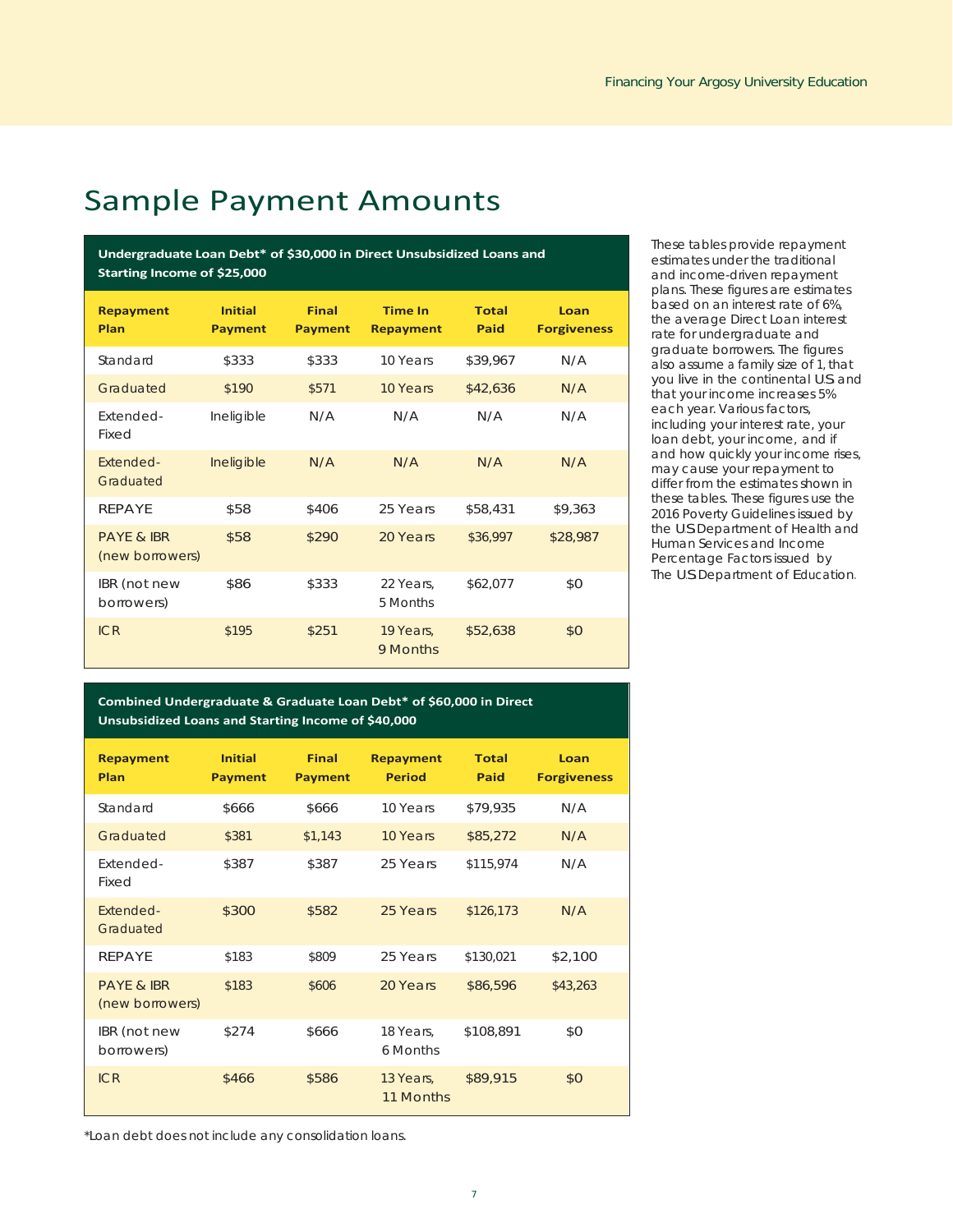# Aggregate Maximum of Federal Loans

In addition to the loan limits by grade level, there is an overall maximum amount of Federal Direct loans students can borrow. This is known as the aggregate maximum. Generally, the total loan debt students can have from all Direct Loans combined is:

- \$31,000 as a dependent undergraduate (up to \$23,000 may be subsidized).
- \$57,500 as an independent undergraduate (only \$23,000 of this amount may be in subsidized loans).
- \$138,500 as a graduate student (only \$65,500 of this amount may be in subsidized loans). The graduate debt limit includes any Direct Loans received for undergraduate study.
- \$224,000 as a graduate student who also qualifies for the additional unsubsidized loan for health professions. (Only 65,500 of this amount may be in subsidized loans). This limit includes all other undergraduate and graduate Direct loans.

*Note: These aggregate maximums include all previously borrowed and still outstanding loans. Students should be aware of their aggregate loan amount borrowed from all schools at all times.*

# Tax Benefits for Educational Expenses

The American Opportunity tax credits can help students and parents with expenses for higher education. For example, the American Opportunity typically allows up to\$1,800tobesubtractedfromfederal incometaxesfor tuition and required fees. This credit is available for the first two years of college for each student in the family. For additional information, see:

https://www.irs.gov/publications/p970/ch02.html

The Lifetime Learning Credit allows up to \$2,000 every year for tuition and required fees for any undergraduate, graduate or professional study. This tax credit is available for each family (not each student).

Your school should send form 1098-T with information needed to claim the Hope Scholarship and Lifetime Learning tax credits. You will need IRS form 8863 to file with your income tax return.

The Student Loan Interest Deduction allows up to \$2,500 to be deducted from the income on which taxes are paid.

Your lender should send form 1098-E with information needed to claim the student loan interest deduction if interest has been paid. IRS forms 1040 and 1040A include an option to claim this deduction.

Note that neither your college nor your lender may provide all the information needed for you to claim these tax benefits. You will need to keep careful records of your educational expenses and how you paid for them. Your

financial aid, student loan and academic documents also may be important to help you claim the tax benefits.

*Caution: Income restrictions apply to these tax benefits, and other limitations may also apply. Please consult with your tax advisor or refer to IRS Publication 970, Tax Benefits for Education, for additional details.*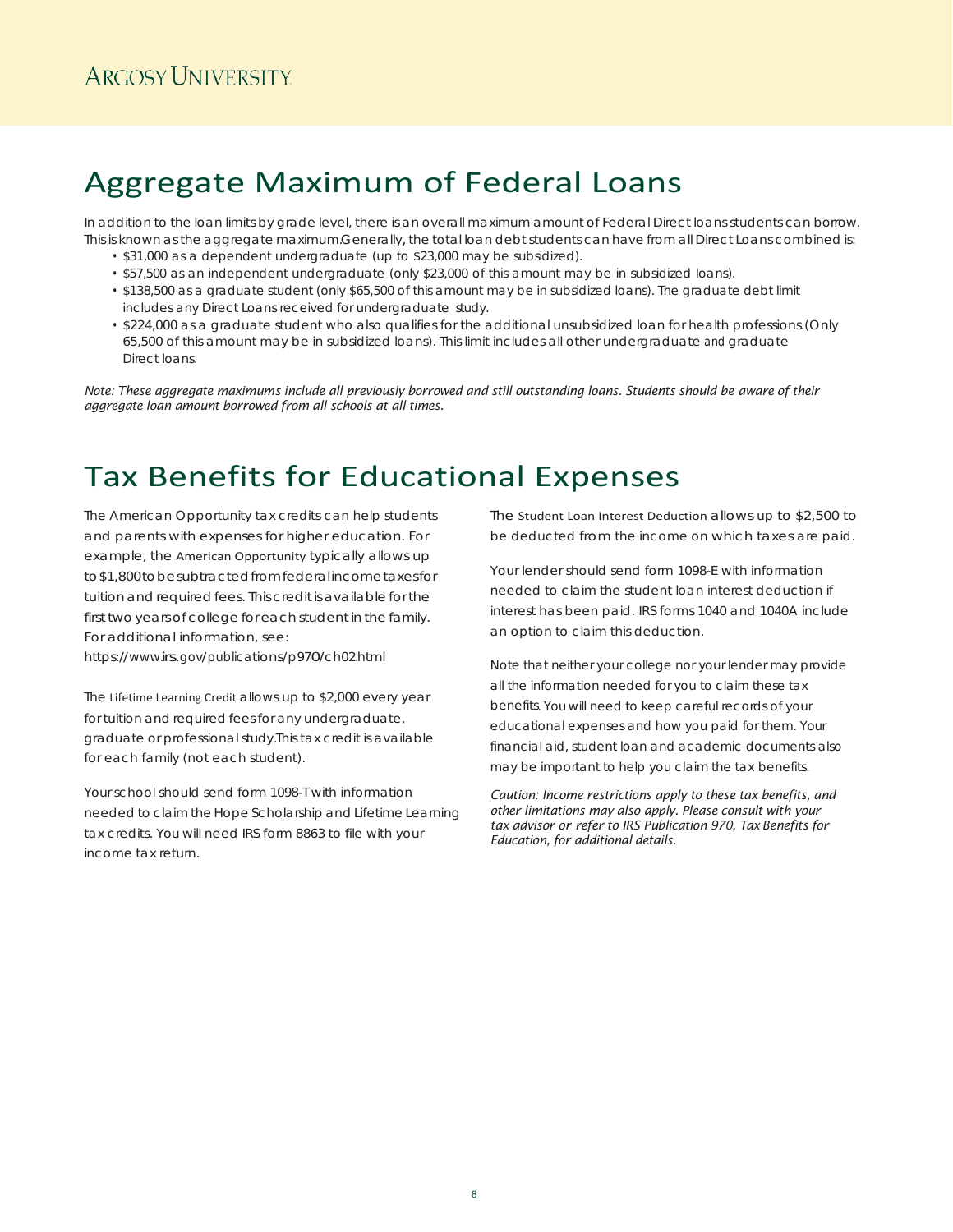## Important Terms

*Dependent and Independent Students See* the FAFSA for current dependent/independent student definitions. Graduate students are always considered to be independent.

*Cost of Attendance* Also referred to as Cost of Education. This is an estimate of the total amount of money it will cost a student to go to school. It usually is expressed as a total for an academic year. It includes tuition and fees, books and supplies, loan fees, an allowance for housing and transportation as well as personal or miscellaneous expenses.

*Need Analysis* A Free Application for Federal Student Aid (FAFSA) is completed by the student and the parents of a dependent student. It is used to determine how much the student is expected to contribute toward the Cost of Attendance. (The criteria for need analysis are set by the federal government —ultimately by Congress.) The FAFSA is analyzed and the results are sent to you and up to ten schools you choose. This form must be completed in order to receive most types of financial aid.

*Student Aid Report (SAR) The* SAR provides the results of your need analysis. It includes your Expected Family Contribution and notifies you of your eligibility for a Federal Pell Grant. Even if you are not eligible for a Federal Pell Grant, you may qualify for other forms of financial assistance.

*Expected Family Contribution (EFC)* The amount of money the student (and parents, if applicable) are expected to contribute toward the Cost of Attendance during a school year. The federal government believes that the student and family are primarily responsible for financing the student's education.

It may be possible to borrow a Federal Direct Unsubsidized Loan, Federal Parent PLUS Loan or an alternative loan to assist in meeting this contribution.

*Financial Aid Package* An offer to the student from the school's financial aid office. It contains various types of aid to pay the Cost of Attendance.

*Verification* Verification is the process by which the school is required to verify the information that students and parents provide on their FAFSA application in order to receive federal financial aid. Students are typically chosen by the government, either at random or due to something that they filed in their application. The school can also choose to verify a student's record at their discretion. Not all students are chosen for verification. When chosen, students will be required to supply specific signed documentation that will be used to verify that the information supplied on the FAFSA application is accurate. If chosen, this information must be supplied and verified before federal aid can be disbursed to the students' account.

*For additional information, please refer to the federal information located at [http://studentaid.ed.gov/resources.](http://studentaid.ed.gov/resources)*

# Important Terms for Federal Direct and Plus Loans

*Master Promissory Note (MPN)* The MPN contains your promise to repay the loans you borrow with this Note. With the MPN you may borrow additional loans during the current year or in subsequent years—for up to 10 years. This means you don't have to fill out new loan promissory notes each year to obtain Direct Loans.

### *Notice of Loan Guarantee and Disclosure Statement*

This is the official notification from the guarantor and lender that your loan is approved. It also contains essential information about the terms and conditions of the loan, including the interest rate, the net amount of the disbursements with the estimated dates they will be sent to your school, and any origination and default (previously called guarantee) fees that are deducted from the gross amount of the loan.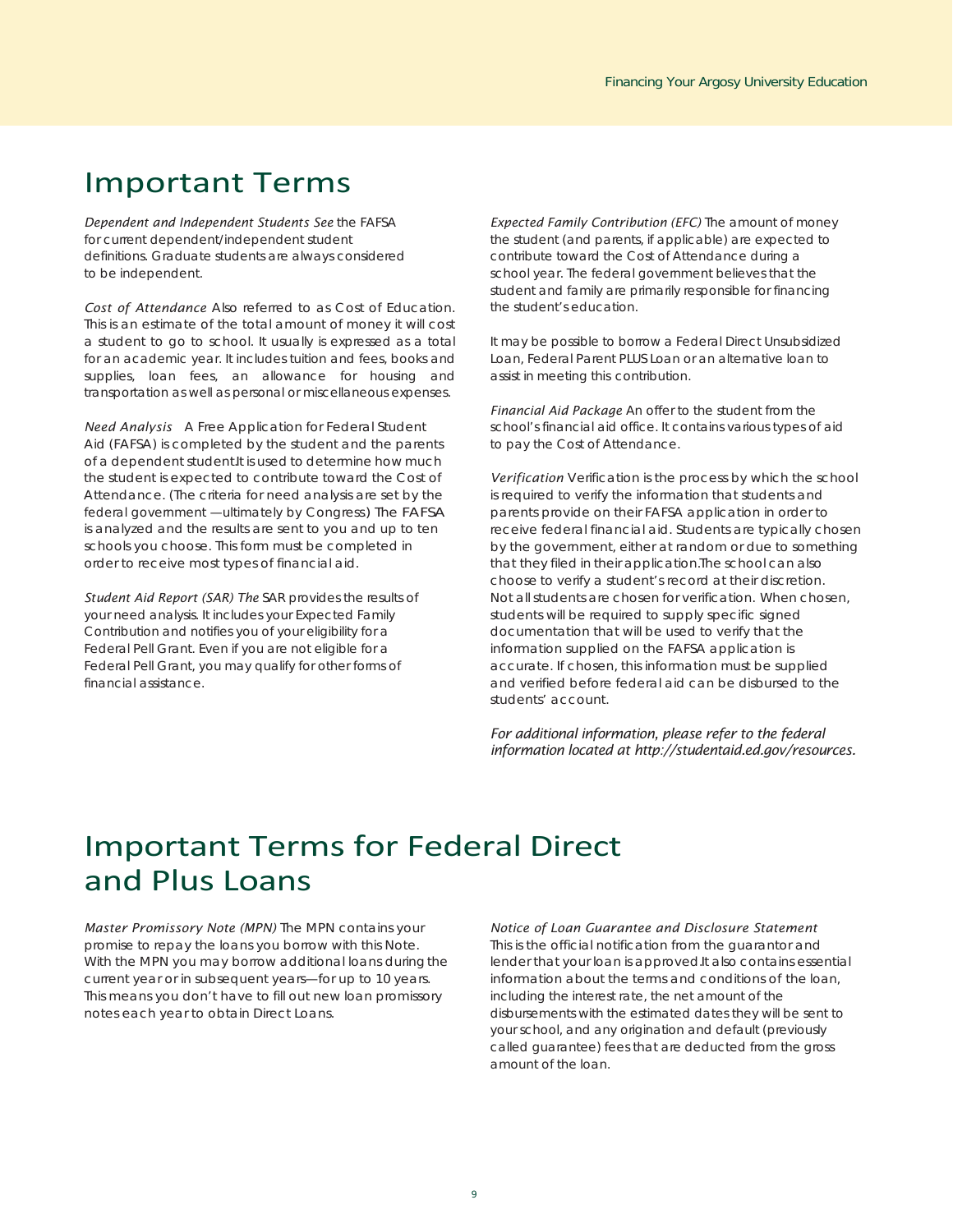## **ARGOSY UNIVERSITY**

*Disbursement* This is the transfer of funds from the lender to you, the borrower. Disbursements are sent in two or more transactions, and they are typically sent via Electronic Funds Transfer (EFT) directly to your school. When you accept the student loan funds, you accept the responsibility of repaying the loan.

*Origination Fee* This fee is deducted from the loan proceeds and goes to the U.S. Department of Education to help support the student loan program.

*Default Fee* This fee may also be deducted from the loan funds and goesto the state or independent agency (the guarantor) that insures your loan. If you default—fail to repay the loan—the guarantor pays off the loan and eventually collects the money from you.

*Loan Period* The range of dates which corresponds to your enrollment during the academic year.

*Principal* The amount borrowed plus the amount of interest capitalized.

*Interest* The cost of borrowing money. The interest rate is charged as a percentage of the principal.

*Accrued Interest* Interest that has accumulated on the unpaid principal balance of a loan.

*Capitalizing Interest* Accrued interest is added to the principal. When this is done, the borrower is paying interest on interest. Some lenders capitalize interest less often than others, which results in savings to the borrower.

*Repayment* Your monthly loan payments are set up on a schedule. There are several repayment plans available for federally backed student loans. Note that your credit rating may be adversely affected if your repayment schedule is not maintained. Keep in touch and notify your lender or servicer immediately in cases where your income or ability to pay is in jeopardy, for example, with an illness or loss of employment. Most lenders will make adjustments to the schedule when possible.

*Payment Amount* This is a combination of principal and interest due each month.

.

*Multiple Loans* It may be necessary to borrow more than one loan to meet your Cost of Attendance. You may be able to borrow from more than one loan program at the same time. Each program carries a minimum monthly payment, but you can investigate combined payments or Federal Consolidation Loans.

Selling and/or Servicing Your Loan Lenders have three options for handling your loan.

- 1. The lender keeps the loan and works directly with you until the loan is paid in full.
- 2. The lender keeps the loan but hires a company (servicer) to work directly with you.
- 3. If the loan is sold to another lender or secondary market, they may hire a servicer to work with you. If your loan is sold or transferred to another company, you will be notified. Be sure to inform your lender if you change addresses or phone numbers.

*Default* This is the failure to repay a student loan according to your promissory note. If you default on a studentloan—beforeorafterleavingschool—theguarantor or federal government can take legal action to recover the money. Default will affect your credit rating, and you will not be able to receive additional federal financial aid for your education until you have taken certain steps toward repaying your loan.

*Note:* You are obligated to repay your loan even if:

- You do not complete your educational program;
- You are not satisfied with the education or other services you received from a school;
- You cannot find employment (although you may apply to defer payment for a specified time).

*Remember:* The amount of money you borrow to pay for educational expenses can affect your borrowing power after completing school. Because you might need to borrow some money later on, borrow now only the minimum amount you need to cover your educational expenses.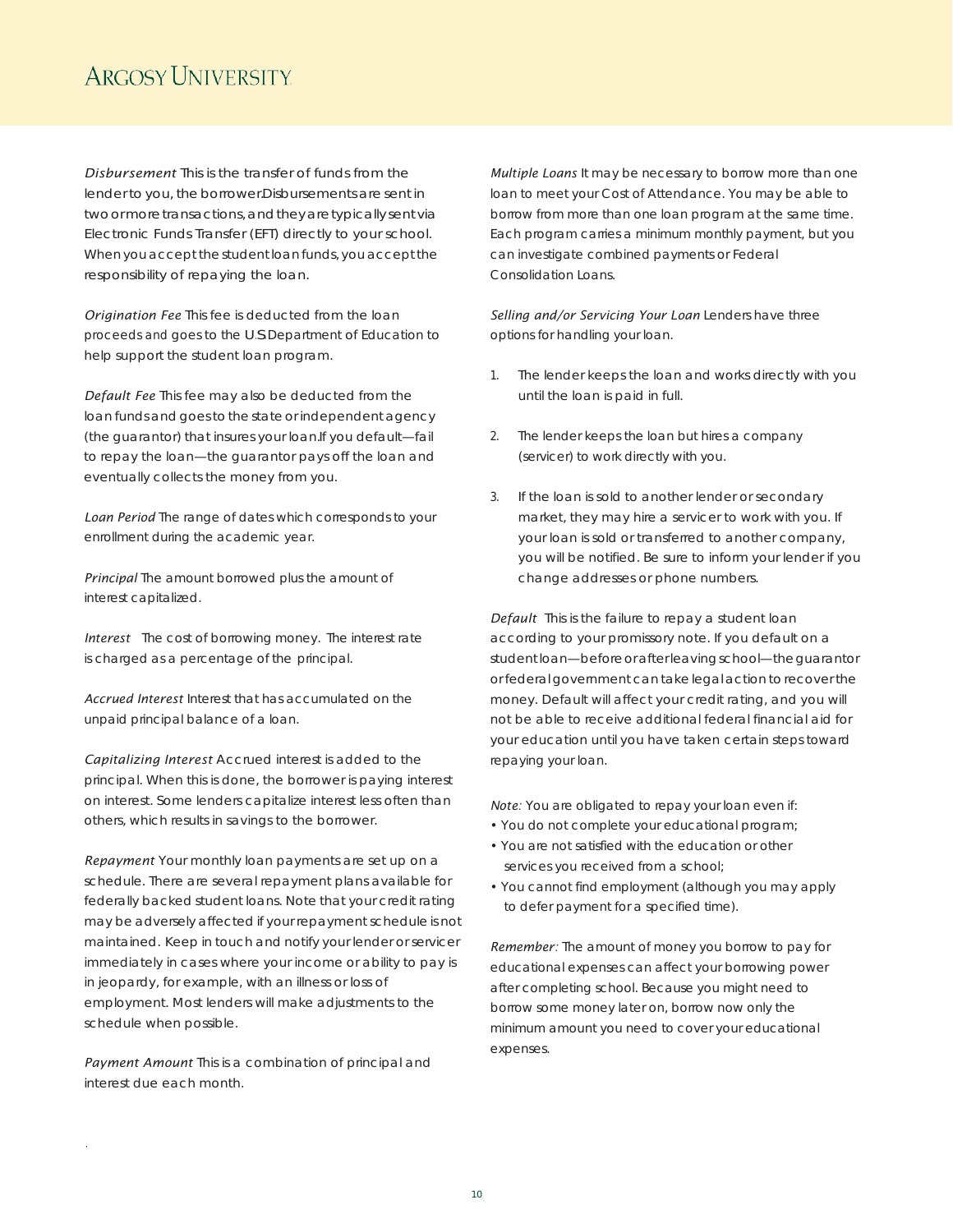# Access Your Financial Aid Information Anytime!

- Do you want to know what funds you can expect to receive?
- Do you need to know what documents you are missing to complete your file?
- Are you curious to know if your aid has been posted to your account?
- Do you want to know your account balance?

Go to [www.argosy.edu](http://www.argosy.edu/) and click to enter secure area. You will have secure online access to financial aid forms in addition to all of your financial aid information any time of the day or night.

# Argosy University's Financing Options

All students, regardless of the financial option they choose, must select a payment plan and may be asked to sign a payment agreement.

Payment in Full Tuition and fees paid in full at registration.

*Monthly Payment Arrangements* Students with out of pocket costs now have the opportunity to select an appropriate payment option. A Retail Installment Contract offers a monthly payment option through Tuition Options that can be set-up through graduation. A Commitment Agreement offers a monthly payment option for aged balances through Tuition Options.

*Financial Aid* Students who apply for financial aid will access an award letter on the student portal describing the typesand amounts of funds they can expect each term. Financial aid funds are usually sent directly to Argosy University. Students who receive aid in excess of their charges will be refunded the overage in the early part of the term. This overage, called a stipend, may be used to meet indirect educational expenses.

If financial aid is not sufficient to cover tuition and fees, the student must make arrangements to pay the difference in full.

# Maintaining Eligibility for Financial Aid

You need to reapply for financial aid each year. Even if you applied for aid the previous year, you must fill out a new FAFSA for each additional year you're requesting aid. The Student Financial Aid Officers are ready to help you through the application process.

### *How to maintain my eligibility for financial aid*

This is a key point! After you enroll at the school and accept financial aid, you agree to take on specific responsibilities and retain certain rights. Here are some pointers to help you maintain your eligibility for financial aid:

- 1. Take the full load of classes that are scheduled for you. Aid may be reduced or canceled if your class schedule is reduced.
- 2. Keep copies of tax returns and other records. Federal regulations require random verification of financial aid applications, so you and/ or your parents may be asked to provide copies of your tax returns or to demonstrate that you were not required to file a return.
- 3. Maintain satisfactory academic progress toward your educational goals as defined in the school catalog and student handbook.
- 4. Notify Student Financial Services if you receive any financial assistance that is not reported on your student financial plan, including any outside scholarships and private loans. Be aware that when you apply for financial aid, the assistance offered is subject to final funding authorization established by the U.S. Congress and state legislatures.
- 5. Reapply on time, accurately, and complete all applications and forms that are requested.
- 6. Stay up to date! Regulatory changes may bring about new rules and eligibility for financial aid, which could change your awards. There are substantial changes to federal awards each year that affect yearly aid availability and eligibility, along with maximum and aggregate eligibility.

*Important: Please note that any or all federal financial aid programs may be modified or eliminated at any time at the discretion of the U.S. Congress.*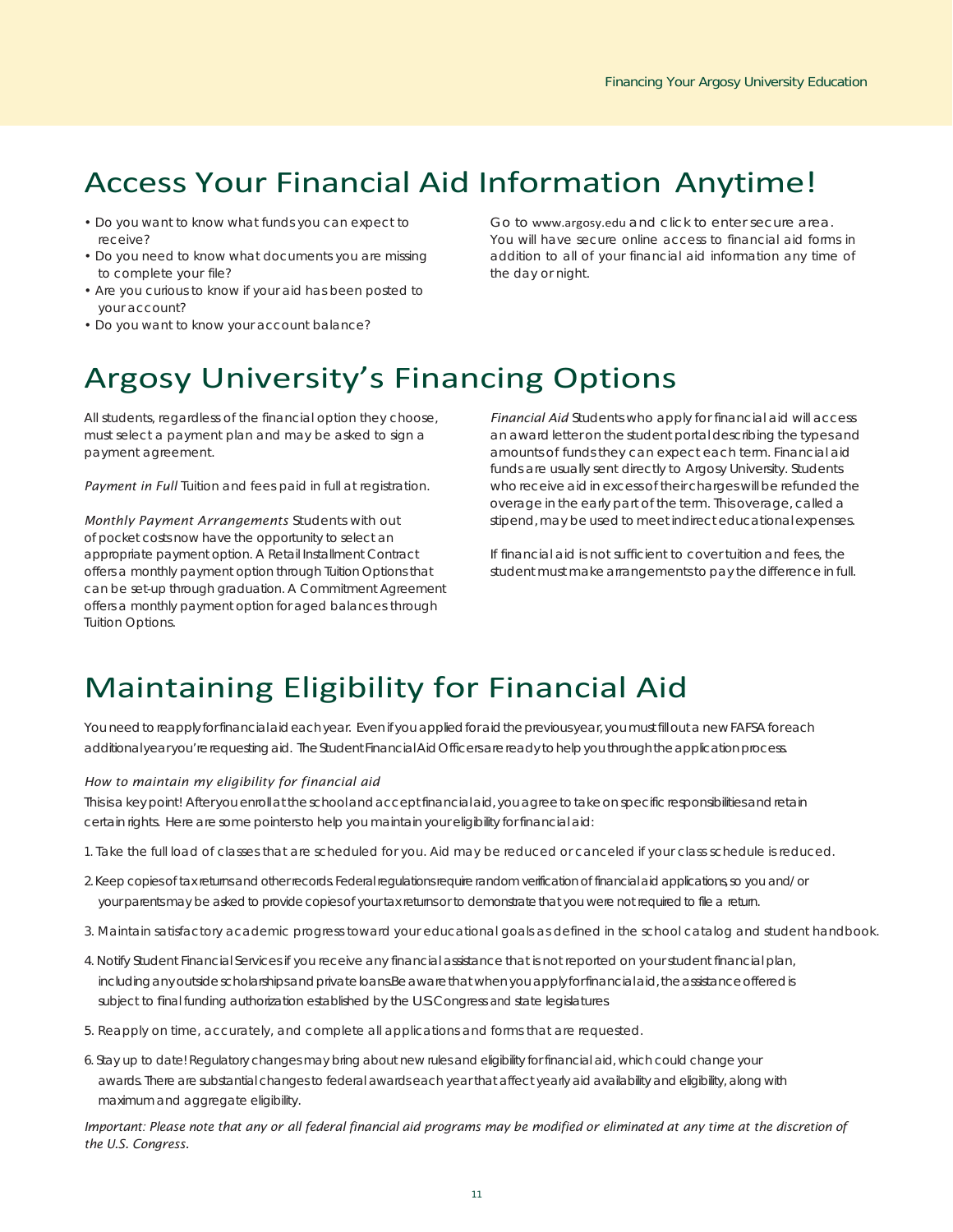# For More Information

- 1. Institutional information regarding costs, refund policies, programs of study, transfer of credits, accrediting, approvals and licensing, special facilities and services for students with disabilities, and other information is available through the Admissions Office, in the school catalog and in the enrollment agreement .
- 2. Family Educational Rights and Privacy Act (FERPA) this act explains your rights and procedures regarding inspection and review of your education records, correction of inaccurate or misleading information, consent to disclose information, institutional criteria for who is a school official, what constitutes a legitimate educational interest, and filing complaints with the Department of Education . Information is available through the Admissions Office, in the school catalog and in the Student Handbook; it is also available to your parent on request, if they meet the definition of a parent under FERPA.
- 3. Financial Assistance Information a description of all the financial assistance programs available to students is available in the Admissions Office and in the Student Financial Services Offices. The information available includes eligibility requirements, application procedures, forms and deadlines, criteria for receiving and continuing to receive financial assistance, student rights and responsibilities, criteria for satisfactory academic progress, terms of loans, terms of employment, frequency of and method by which aid is disbursed, entrance and exit counseling, terms of any loan repaymentdeferments for service.
- 4. Institutional security policies and crime statistics (called "Crime Report") are available through the Admissions Office. This includes a breakdown of crimes occurring on campus reported to local police agencies or to campus security. It also includes school policies and programs for reporting crimes, law enforcement and security on campus, drug and alcohol offenses, prevention of sex crimes, and other information related to campus crime and security.
- 5. Information on completion rates for first-time undergraduate students is available through the Admissions Office. These rates are calculated according to guidelines in the "Student Right to Know" Act.
- 6. Drug and alcohol abuse prevention information is available in the Student Handbook and through the Student Services Office.
- 7. A student who is convicted for any offense, during a period of enrollment for which the student was receiving Federal Title IV, HEA program funds, under any Federal or State law involving the possession or sale of illegal drugs will result in the loss of eligibility for any Federal Title IV, HEA grant, loan, or work-study assistance.
- 8. Borrowers of any Federal Student Loans will have their loan information reported to the National Student Loan Data System. The loan information will be accessible by guaranty agencies, lenders, and post-secondary institutions determined to be authorized users of the data system.

*Note: Students are encouraged to visit our Student Consumer Information page which includes helpful information regarding our schools: [https://argosy.edu/student-consumer](https://argosy.edu/student-consumer-information)[information.](https://argosy.edu/student-consumer-information) It is the responsibility of each student to carefully review and understand all documentation, including but not limited to, their Enrollment Agreement, Application, Award Letter, Master Promissory Note, school catalog, Guide to Federal Financial Aid, and all loan disclosures, regarding their financial aid rights and responsibilities. Students are also required to know their current aggregate amounts borrowed under all loan programs and amounts received under the Pell Grant program. Changing programs, institutions, attendance level along with failing or dropping courses will directly impact SAP (Satisfactory Academic Progress — defined in school catalog) and financial aid eligibility and aggregate amounts. All students are encouraged to ask a Student Financial Services professional at the school for any guidance they might need or to access all federal resources previously listed in this guide.*

## **Financial Aid Websites**

FSA ID WEBSITE [http://FSAID.ED.gov](http://fsaid.ed.gov/)

FAFSA ON THE WEB [www.fafsa.ed.gov](http://www.fafsa.ed.gov/)

U.S. DEPARTMENT OF EDUCATION *[www.studentaid.ed.gov](http://www.studentaid.ed.gov/)*

STUDENT AID ALLIANCE

*[www.StudentAidAlliance.org](http://www.studentaidalliance.org/)*

FINANCIAL AID INFO/ **CALCULATOR** *[www.finaid.org](http://www.finaid.org/)*

FREE SCHOLARSHIP **SEARCHES** www.finaid.org/scholarshi *[www.collegeboard.org](http://www.collegeboard.org/) [www.collegeplan.org](http://www.collegeplan.org/)*

LOAN CALCULATOR *https://studentloans.gov/ myDirectLoan/index.action*

LOAN AND PELL GRANT **INFORMATION** *[www.nslds.ed.gov](http://www.nslds.ed.gov/)*